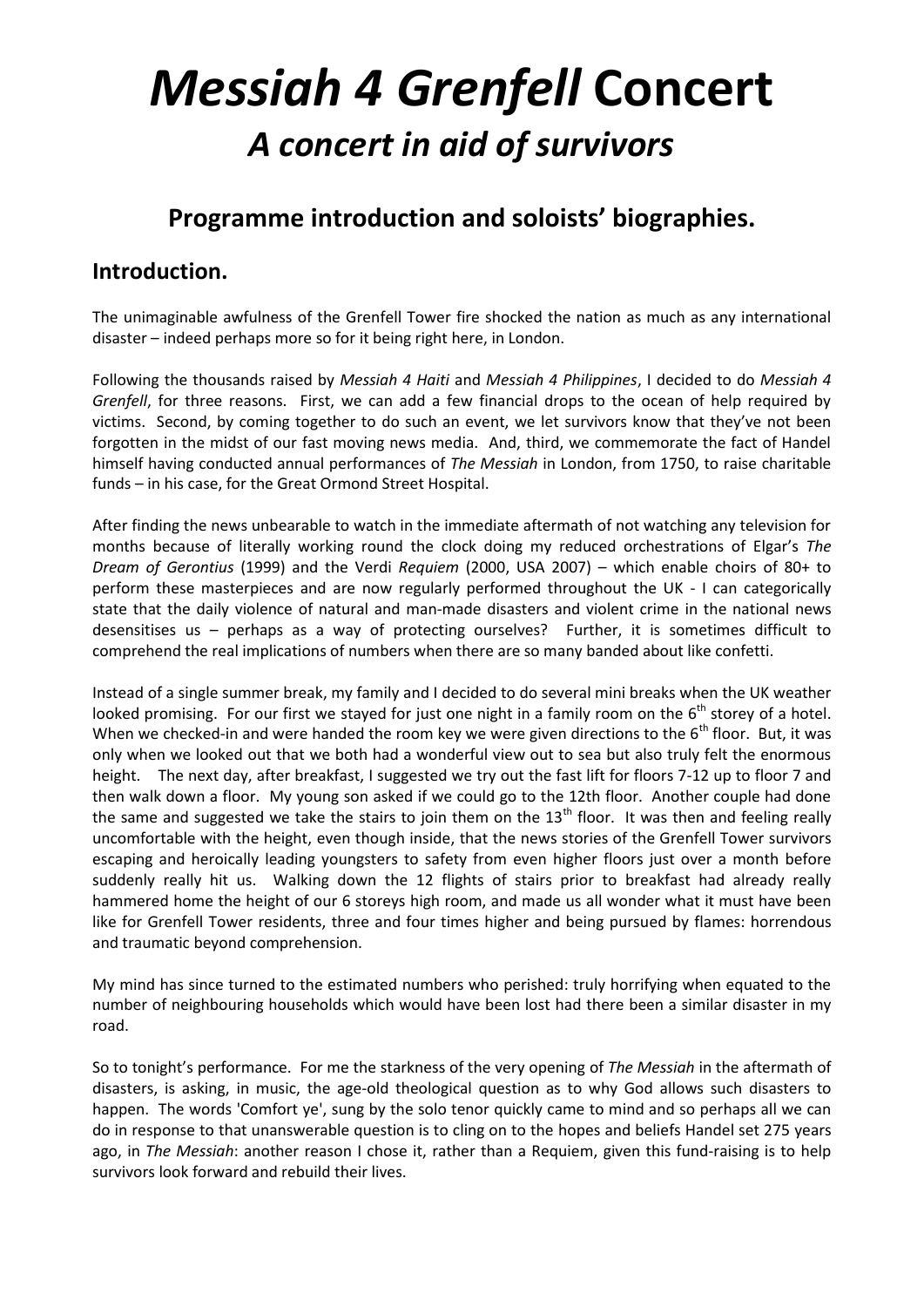## **David Meacock** *– conductor/tenor*

After studies at the Royal College of Music, where he was the first student to direct a Mozart piano concerto from the keyboard and at Reading University for a Masters, David has enjoyed a varied career as a pianist, conductor and more recently as a solo tenor, often combining these in the same concert.

Performances have included piano concertos by Beethoven, Grieg, Liszt, Rachmaninoff, Tchaikovsky and his own transcriptions and he has conducted much of the core choral and orchestral repertoire, including all nine Beethoven Symphonies. Solo tenor performances have included the Verdi *Requiem*, Liszt's amazing Psalm 13 and opera arias outdoors – the largest audience being 7,000. David's flexi-chamber orchestration of Parry *I was Glad* (pub. Novello) is performed World-wide. He is currently completing a booklet entitled *Singing made easy in 7 Steps: Discover bel canto essentials every choir singer should know, but are rarely shown.* It will have a supporting recording. One of the UK's largest on-line choral distributors, Choraline, has already agreed to take it on and initial drafts have had very encouraging feedback from professional and amateur singers alike.

Like his wife Kate, in between playing tennis or table tennis with their two children, and doing gardening and ambitious DIY, David enjoys teaching the piano with supporting theory to all ages and standards.

Hundreds are now using David's invention *Postie Mate* to deliver leaflets safely – which won the Bucks SME New Business of the Year Award and so is in the national finals, taking place in Wembley Stadium in December.

#### **Milly Forrest -** *soprano*

London-born soprano Milly Forrest graduated with First Class honours from the Royal Academy of Music undergraduate course and is now doing her Masters at the Royal College of Music. Milly made national media headlines when she was asked by the Director of the Wigmore Hall to step in for the last song concert of the season on the 29*th* of July – with rave reviews. She sang alongside Elizabeth Watts, Mary Bevan, Benjamin Appl and many others. On the operatic stage Milly has sung Susanna from Mozart's *Le Nozze di Figaro*, Clorinda from *La Cenerentola* by Rossini, Nora from *Riders to the Sea*, Vaughan Williams and Fiordiligi from Mozart's *Cosi fan tutte*.

### **Lindsay Bramley –** *contralto*

Lindsay read Music at Oxford as an academic scholar. She was born in Marlow, Buckinghamshire and originally studied as a pianist, but started singing at university and has since sung throughout the UK, in France, Austria, Canada and Israel. She studies singing with Alison Wells, and lives in Berkshire with her husband Tim and two children.

Lindsay specialises in 20<sup>th</sup>/21<sup>st</sup> Century music, favourite roles including Miss Donnithorne Miss *Donnithorne's Maggot* and the title role in *The Medium* (Maxwell Davies), Theodora the Prostitute in *The Judgement of Theodora* (ENO studio) and Michael Howard/Tony Blair *Newsnight: The Opera* (Battersea Arts Centre). She is a regular performer at Opera Holland Park and Grimeborn Festival, and is currently working on a new opera to be premiered at the Royal Opera House Linbury Studio in 2019.

In 2009 Lindsay began also working as a conductor and has now conducted several productions of her own as well as assisting for Co Opera, Opera up Close and Tête a Tête. She is the regular conductor of Richmond Opera. She has this year also branched out into writing, producing a new libretto for *The Impresario/Bastien & Bastienne* and *The Silken Ladder/A Husband at the Door* for Opera Alegria.

### **John Lofthouse -** *baritone*

Originally from Levens in the Lake District, John studied Theology at Durham University before teaching Religious Studies at Alleyn's School in Dulwich. He subsequently trained as a classical singer at the